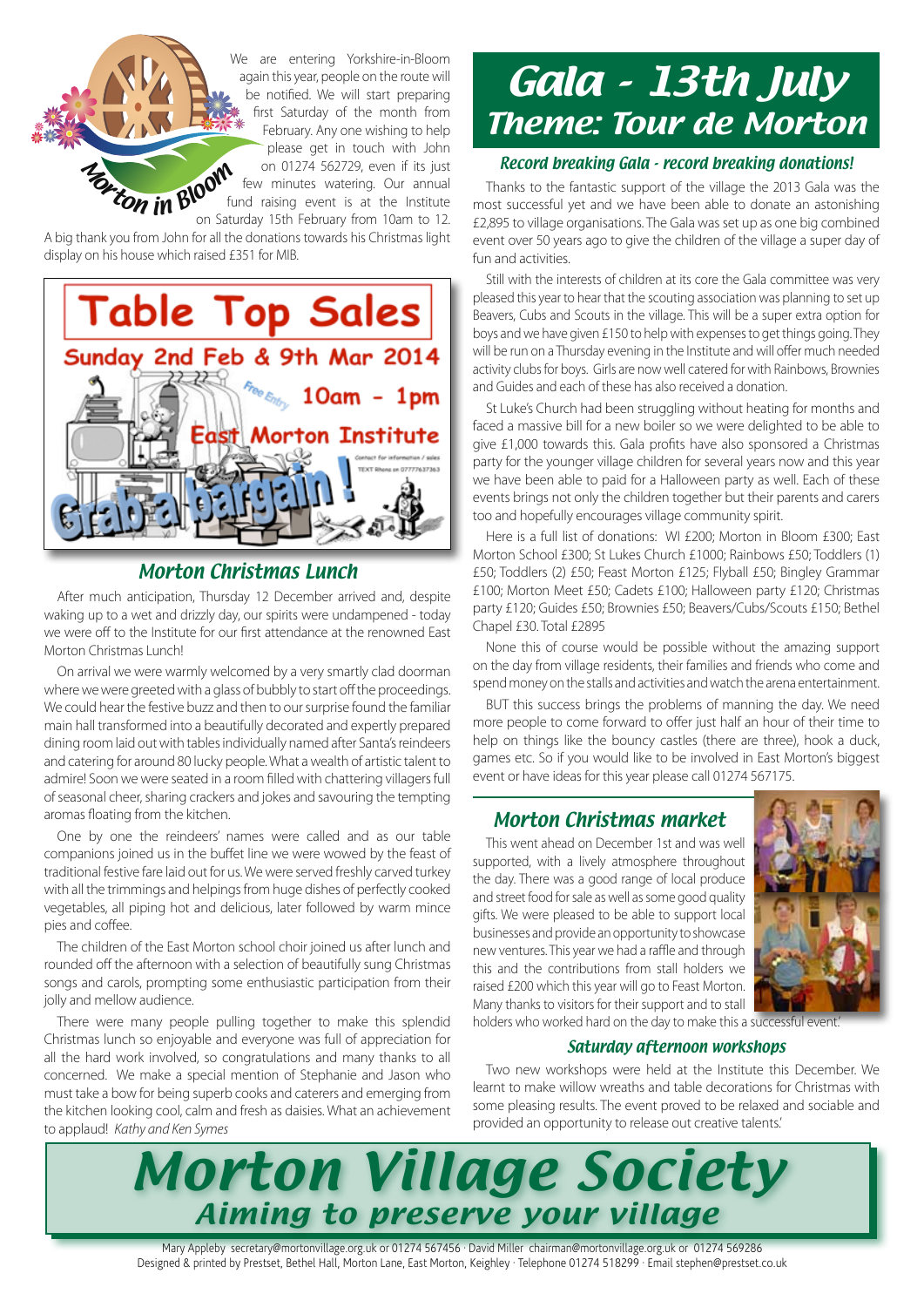

# Winter Newsletter No 76 - 2014

www.mortonvillage.org.uk

May we wish you all a very happy, healthy and peaceful New Year.

Lots of you will have purchased the attractive East Morton calendar, initiated by Kirsty Fawell and produced by our Treasurer, Stephen. Kirsty was unaware of the significance of the plaque featured as a photograph on the January page, so it may be a good idea to explain it. Placed adjacent to the steps at the back of the village green it would go unnoticed unless you used that route. The Albert referred to was former committee member and keen gardener, Albert Braithwaite. When the old school was



demolished and the Government funded group Volsec undertook the work of clearing and tidying the land, and laying it out to the design drawn up by Donald Pinder, Albert volunteered to head up a sub committee to create the garden. It is hard to imagine now but in the mid 1980s he and I set off with a car and trailer to purchase the "bones" of the shrub planting from a Council nursery in Shipley, prior to its official opening in the autumn of 1985. Over the years as the garden grew, Albert worked tirelessly and voluntarily leading other volunteers and young helpers, and developed the basis of what can be seen now, nearly thirty years on. The Christmas tree was a very poorly looking little specimen in those days and we despaired of it ever being sizeable - how wrong we were. He also sourced and planted the oak tree but was always mysterious about its origins! As the years passed and Albert had to restrict the hours he spent on the green, the committee decided to put up the plaque as a surprise and to thank him for his huge input

into this village centrepiece. He was delighted. After he died the work was taken over by the group Stepping Stones II from Skipton, who some of you may remember, and they carried out this paid work for many years before the formation of the Morton in Bloom group, the fruits of whose labour we have all enjoyed for several years now.

Our grateful thanks as ever go to Steve Foster for attending to the lighting of the Christmas tree which has looked splendid throughout the season, a real picture in the centre of the village with its new lights.

Perhaps I should mention here the graveyard in Green End Road. The subject came up at a recent committee meeting so I looked back at the records to clarify how the Society came to be responsible for its maintenance. In the spring of 1986, because the Trustees of the graveyard advised the Methodist commissioners that they could no longer maintain it, they approached the Society for assistance. Since it was considered part of the village's heritage, the commissioners were pleased to sell it to the Society for a nominal sum. At the time it was really overgrown, an eyesore, with a high wall bordering Green End Road. After purchase, the height of the wall was reduced thus improving the outlook of the cottages opposite, and over the years, various individuals have had a hand in keeping it tidy.

*Mary Appleby - Secretary* 

## Memorial Institute Annual General Meeting

Tuesday March 18th 7.30pm at the Institute. Doors open at 7pm. Not the wildest of nights I know so to entice you along to show support for your village, we will be offering you a glass of wine, tea or coffee and then further commerarderie after the meeting at the Busfeild Arms.

We have 3 positions up for re-election on the committee; Vice Chairman; House Chairman and Bookings Secretary

If you feel you have something to offer please ring Karen to discuss. The jobs don't entail too many hours and give a lot of satisfaction. We urgently need a volunteer for the Bookings Secretary as the current secretary is retiring after two very successful years in the position for which we are extremely grateful. Anyone wishing to stand for the committee should send their nomination to Karen Redhead (Via Institute Post Box) before the end of February.

If you want to be involved but not on a committee, still ring to have a chat, as there are all sorts of ways to help.

## Social - Bingo - March 28th

Our ever popular sell out Bingo Night is just £10 again including a finger buffet and your cards. Tickets available from Barbara on 567345.



See inside for the many events taking place in the Institute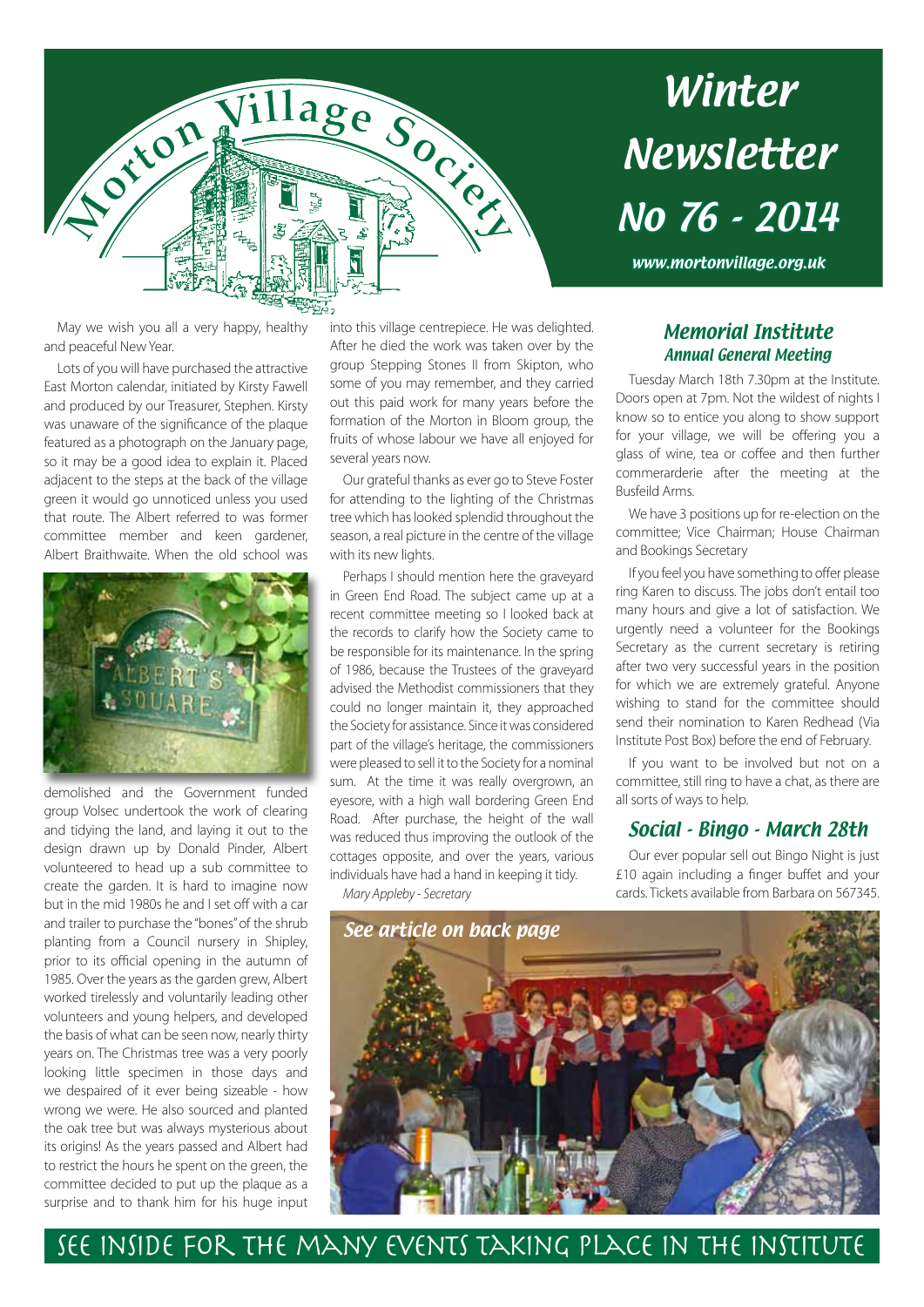## Miss Jemima Morrell

A Victorian lady, Miss Jemima Morrell was born in Selby on the 7th March 1832. Her father was a bank manager so the family was middle class and relatively prosperous.

Jemima was a keen holiday maker. She recorded in her journal in 1862 that the annual holiday had become 'an anxious question' bemoaning the fact that she and her brother William had just about exhausted the possibilities in Great Britain. She was particularly scathing about Scarborough deeming it as only fit for 'children and invalids' and Fleetwood she said 'was even worse than Scarborough'.

Thomas Cook, whose name eventually became one of the ten most famous in the world, had started his career as an excursion organizer in 1841. In that year he ran the first ever rail excursion from Leicester to Loughborough to a temperance rally for a fare of one shilling. In his early years his purpose was not commercial gain but to further the cause of temperance. Subsequently he realized the business possibilities and ran tours to Scotland and North Wales. These came to an abrupt end in 1861 and he turned his thoughts abroad.

After a brief tour to Paris, in 1863, just 150 years ago, he announced an 18 day tour to the Swiss Alps to be led personally by him. This was just the adventure that Jemima was looking for and she recorded the she and her brother were ready to participate providing the tour was 'adequately supervised'.

They duly travelled for an approximate price of £15/12s/7d and as she recorded 'had a thoroughly enjoyable and educational holiday'.

In 1867, a few years later, Jemima married John Broadley Greenwood of the wealthy Keighley landowners. John already had three children and he and Jemima had a further son Robert. John eventually died in 1906 and Jemima passed away in 1909. Both of them are buried in St Luke's churchyard close to the gate. East Morton was the village from which the Greenwoods originated.

Not quite a celebrity but a lady of some note. If you Google 'Jemima Morrell' there are several websites recounting her adventures.

## TOTS sports sessions

Wednesday mornings in the Institute from 11am to 12 - contact Jonathan on 07827 966775 or www.fisical.co.uk





'Feast Morton' held their annual Apple Day in October 2013 and successfully raised £150 through the first sale of freshly pressed apple juice, along with a range of activities within the Institute including another first, 'Coin Art' designed and supported by Rhona .

An apple press was used to crush and juice fresh apples, many of which were donated by residents within the village. It was particularly gratifying to see the children involved and keen to have a go. There were a few aching shoulders the next day but overall a success, and thanks to all those who helped on the day.

The Orchard and community should benefit this Spring from the planting of 150 native Daffodil bulbs, around the trees. Feast Morton has also donated a number of fruiting trees and shrubs around the village, provided by the 'Woodland Trust'. These have been planted in the school garden and in a few public places near footpaths and around the allotments.

The group will develop ideas for an Interpretation Panel for the Orchard in the new year. Any comments/feedback as always welcome.



To purchase tickets for any event contact:- Barbara Evans on 01274 567345 email barbara@mortonvillage.org.uk or Karen Redhead 01274 560279 email karen@mortonvillage.org.uk

Alternatively there is now a secure postbox where you can place envelope with cheque made out to Morton Institute with your name, contact details, which tickets you require and a stamp addressed envelope. This postbox is located on side of the Institute.

## St Luke's **Church**

If I had a pound for every time someone asked me how we got the star on the top of our magnificent 18 foot Christmas tree, I'd be a rich man by now! It wasn't the easiest job but the effect was worth it.

We've had a great Christmas at St Luke's this year; from the wonderful atmosphere and beautiful music at Carols and Candles to the hilarious Sunday school nativity at our Family Carol Service; from the fun of Carol singing around the village and in the Busfeild Arms to the 500+ people attending our double Christingle service on Christmas Eve; it's been great to welcome so many of you from the village to celebrate Christmas with us. And throughout it all our new heating system has kept us warm for the first time in years!

There's a growing mood of confidence and life at St Luke's and as we move into 2014, we are introducing a new pattern of Sunday services starting on Sunday 12th of January. There will now be two services every Sunday morning; a more traditional service of Communion or Morning Prayer at 9.30am, with music led by the organ and choir and then a more informal and family friendly service at 11am. This will be an interactive time of singing, Bible stories, prayer and activities and will normally last about 30 minutes. (more info on our website www.stlukesmorton.org.uk)

The Bishop of Bradford has recognised the good things going on at St Luke's and St Mary's (Riddlesden) and has decided to place a Curate (trainee Vicar) in the parish for the next four years. Revd Jenny Ramsden will be arriving in July 2014 and we'll introduce her more fully in the next Newsletter.

From me and all at St Luke's, may we wish you God's blessings in the year ahead. Revd Mike Cansdale